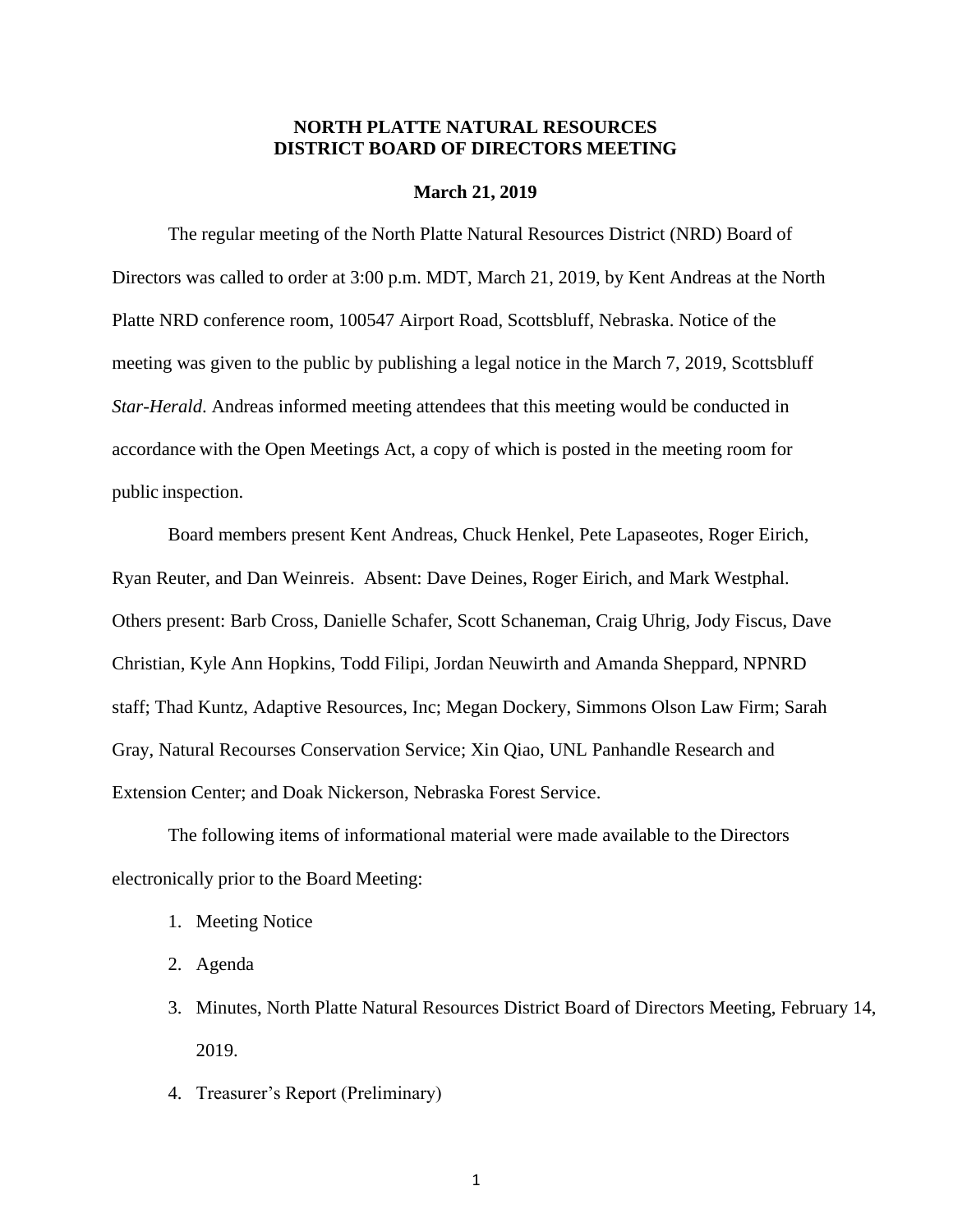The following items were provided to the Directors at the Board Meeting:

- 1. Agenda
- 2. Minutes, North Platte Natural Resources District Board of Directors Meeting, January 10, 2019.
- 3. Treasurer's Report
- 4. Manager's Report
- 5. Presentation from Xin Qiao with the UNL Panhandle Research and Extension Center regarding the partnership with UNL on variable speed pivot technology and nitrate leaching and potential solutions.
- 6. Cost Share Application Evaluation Standards.
- 7. Nebraska Soil & Water Conservation Program Questionnaire.
- 8. Nebraska Soil & Water Conservation Program Ranking Sheet.
- 9. Cost Share Apportionment for Conservation Trees.
- 10. 2019 Cost Share Program Practice NC-17 Tier Ranking Procedures.

## **3. Approval of Minutes of Previous Meeting**

The Board reviewed the minutes of the February 14, 2018, regular Board meeting.

Moved by Henkel, seconded by Weinreis, to approve the minutes of the February 14, 2019

## regular Board meeting. Motion passed.

Ayes: Andreas, Henkel, Lapaseotes, Reuter, Weinreis

Nay: None

Abstain: Eirich

Absent: Darnall, Deines, Westphal

# **4. Treasurer's Report and Accounts Payable**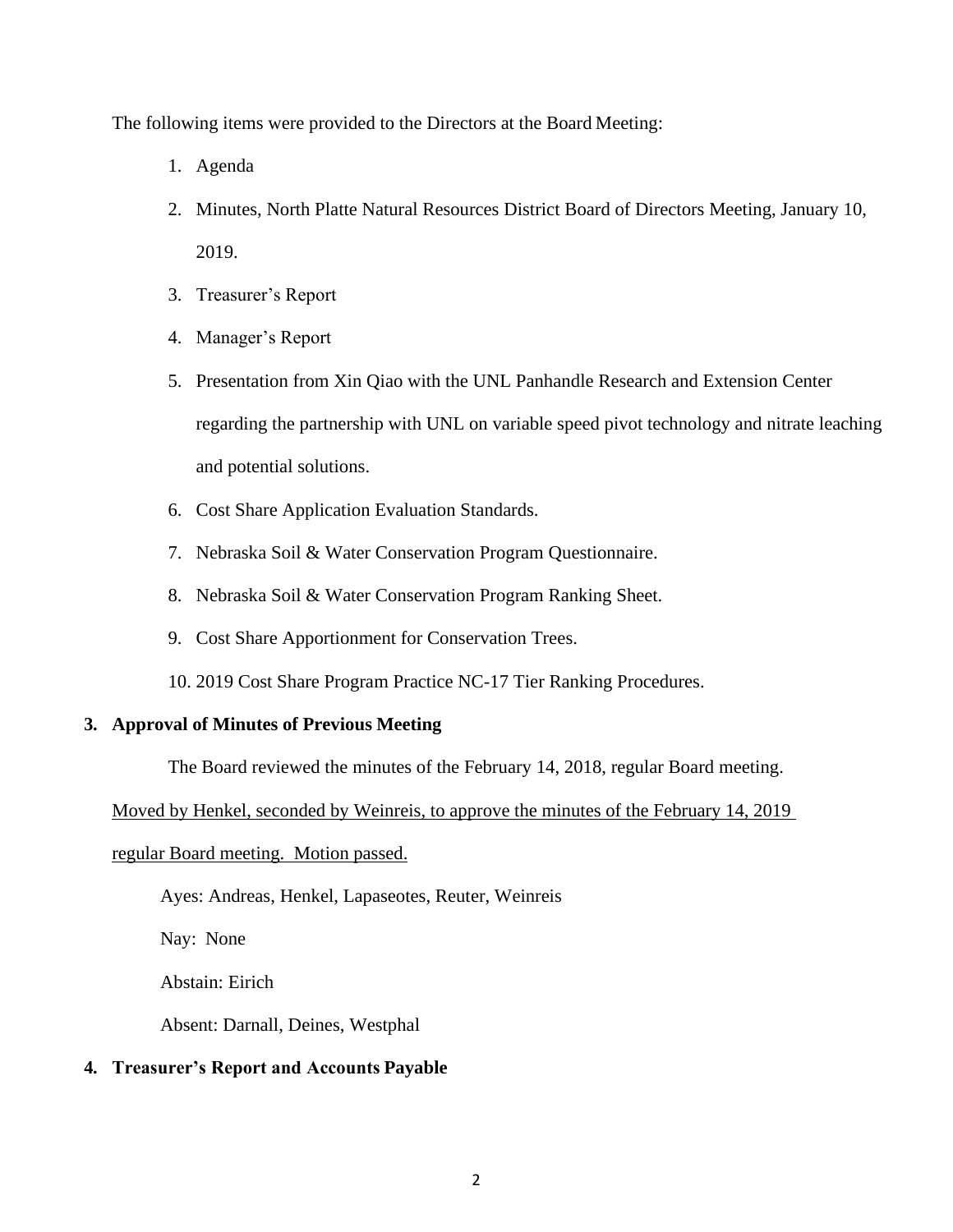Ryan Reuter reviewed the Treasurer's report with the Board. Moved by Eirich, seconded

by Henkel, to accept the Treasurer's report and pay the bills as listed. Motion passed.

Ayes: Andreas, Eirich, Henkel, Lapaseotes, Reuter, Weinreis

Nay: None

Abstain: None

Absent: Darnall, Deines, Westphal

### **5. Comments from the Public**

No comments from the public were received.

### **6. Manager's Report**

Barb Cross provide the Manager's Reports on John Berge's behalf since he was attending the National Climate Summit in Lincoln, NE.

The District is exploring other options to cut costs on our office cleaning contract. Options for installing a panic button at the front counter of the District office and installing direct line extensions for staff are also being considered. The District is hoping to host an estate planning seminar for staff and Board members in the near future.

Sign-ups for the TAPP H2O program are ongoing and staff has been working with Richael at Mammoth Trading to get landowners enrolled. We have 500 subscriptions available and encourage producers to sign-up if they are interested.

EPIC program sign-ups were completed, and applications have been ranked and approved. Our EPIC program appears to be more popular in producer interest than last year and we have approved just over \$306,000 worth of applications. The District hopes to receive a partial reimbursement of these funds.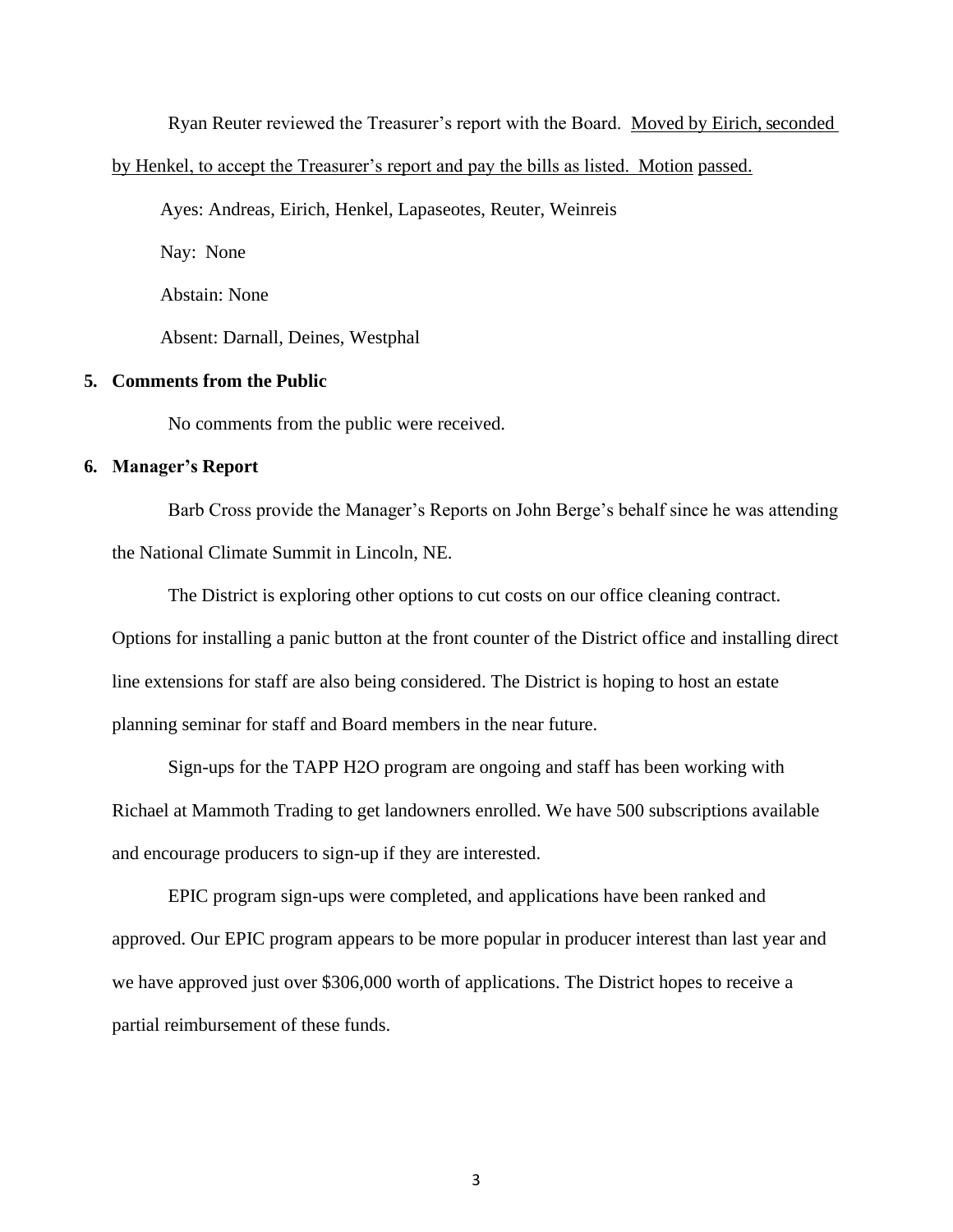The final installation of telemetry units will begin this spring after the units are delivered. They have been ordered and are currently being built. These final units will be installed to the east of the District in Morrill County.

The District received over \$280,000 worth of NSWCP and NRD cost-share applications this year which have been scored and approved. The District budgeted \$160,000 for these programs which was approximately an 18% cut to each program for FY19. Landowners should have received notice of approval/denial of their applications. Payments under these applications should be made in late spring once invoices are received and final inspections are completed.

The last meeting of the IMP stakeholders was held on February 28, 2019. The draft IMP was voted on by these stakeholders, but no consensus was reached. The final IMP planning will revert back to the District and DNR to complete. This will have no effect on the scheduled timeline for approval and public hearings for adoption. The Basin Wide Plan timeline will run parallel to the IMP and both should be ready for adoption this fall.

The Water Resources Committee and District Operations Committees held a joint meeting on March 19, 2019 to continue discussions on the draft Rules changes. Approval and adoption of the new Rules & Regulations will also run parallel to the IMP and BWP to be adopted this fall.

The database is continuing to progress, and Kyle Ann is working with Heath Kuntz at Adaptive Resources to get details worked out.

John attended the Manager's meeting and senators' lunch on March 6<sup>th</sup> in Lincoln as well as the NPVWA meeting on March  $11<sup>th</sup>$ .

4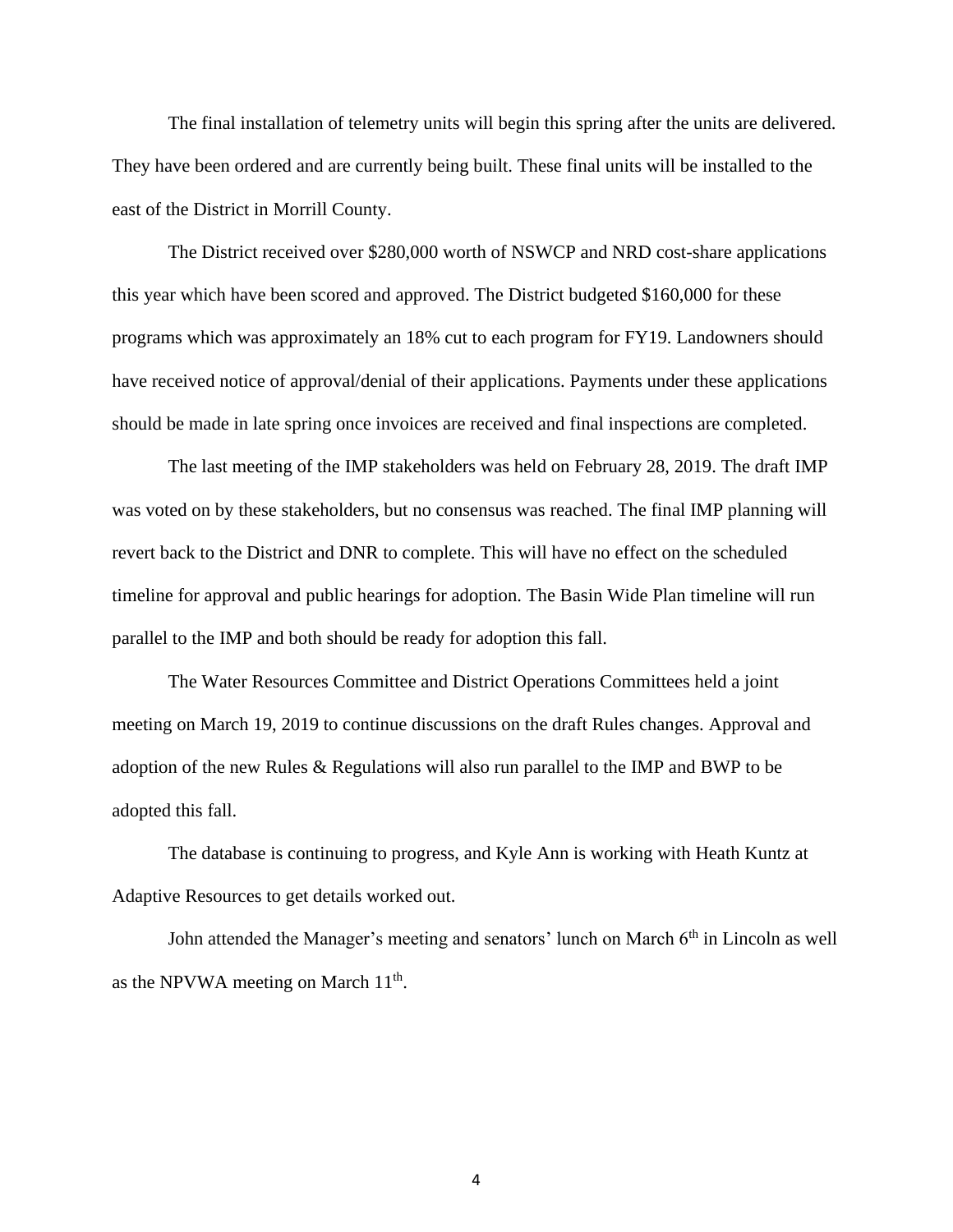Staff has been helping and participating in the events associated with the Smithsonian Water Way Exhibit at the Legacy of the Plains. John also will also be providing a presentation on March 22<sup>nd</sup> relating to world water issues.

The Producer Round Table and PRECIP meeting was held on March 8<sup>th</sup> in Bridgeport. There were approximately 40 producers who attended these meetings from around our District and several from the UNWNRD and SPNRD.

Barb will be attending the Water for Food Conference at the end of April.

### **7. Presentation on Partnership with UNL on Variable Speed Pivot Technology**

Xin Qiao and Bijesh Maharjan have been working on and investigating if we can use a variable speed irrigation system to help with nitrate leaching. Results were presented from the months of July to September 2018 showing the comparison of the amount of irrigation water to the nitrate levels five feet down in the soil.

UNL is still looking for additional landowners to participate.

#### **8. Presentation from Todd Filipi on the Soil Conservation Department**

Todd Filipi provided an update on the Soil Conservation Department. Todd Filipi and Jordan Neuwirth are the two employees who make up the department and during spring, there are a few seasonal workers who come on board to assist with the busy season. So far this year, approximately 45,000 trees have been sold, which is down from last year.

Doak Nickerson from the Nebraska Forest Service also spoke to the Board regarding the need for Eastern Red Cedars in this area.

Todd also informed the Board that the online ordering for trees is up and running again and they are planning to have grass plantings again this year as well as buffalo grass conversions. This department is continuing to educate the community through different

5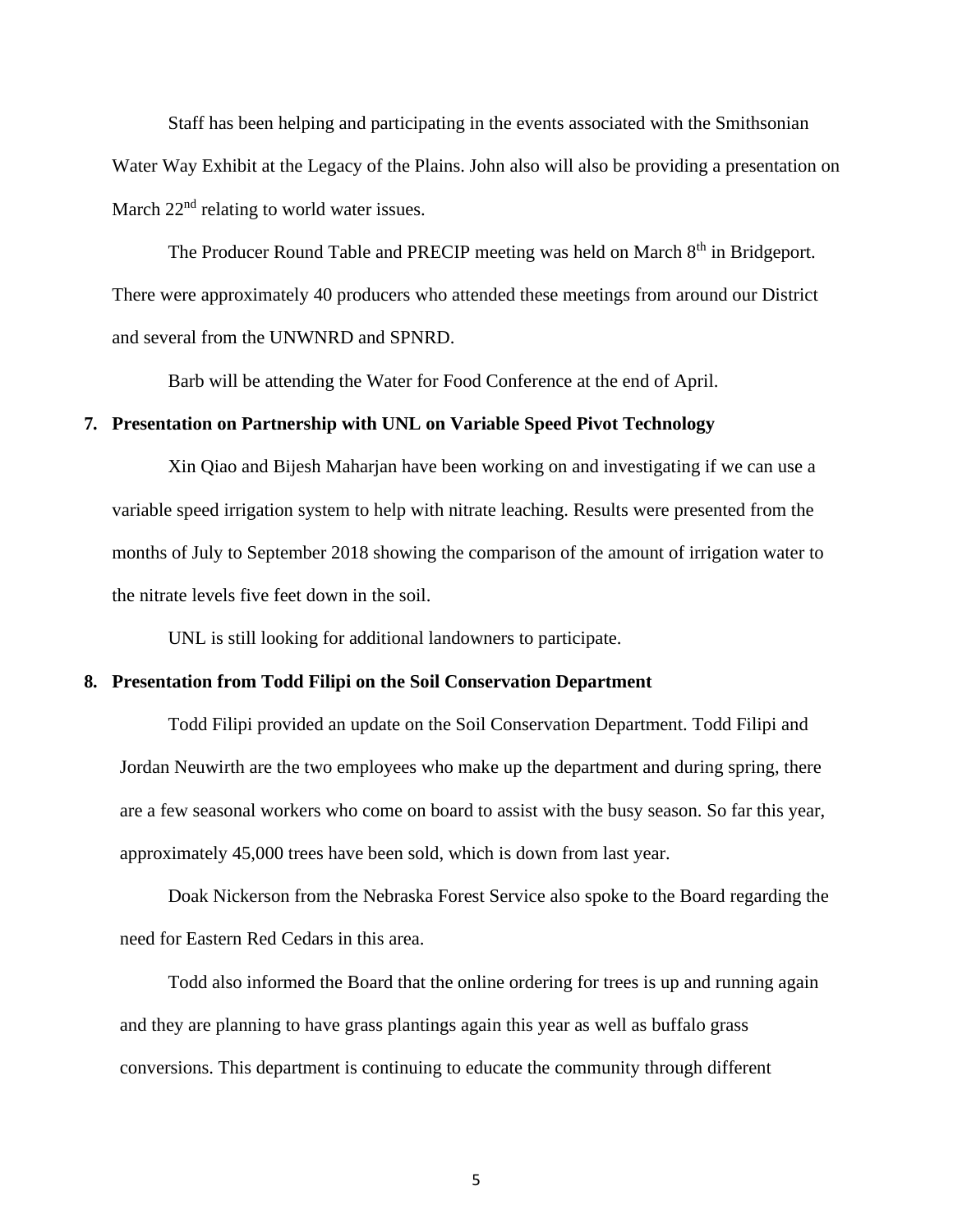presentations.

Another project planned for this spring is to plant native grasses around the greenhouse.

### **9. Consideration of Cost-Share Evaluation Standards**

Barb discussed the changes being made to the application evaluation standards which

includes the reconsideration of multiple applications filed by the same landowner. Moved by

Weinreis, seconded by Henkel, to approve the suggested changes to the Cost-Share Evaluation

### Standards. Motion passed.

**10.** Ayes: Andreas, Eirich, Henkel, Lapaseotes, Reuter, Weinreis

**11.** Nay: None

**12.** Abstain: None

**13.** Absent: Darnall, Deines, Westphal

#### **14. Consideration of Cost-Share Questionnaire**

Barb explained the changes to be made to the Questionnaire for NSWCP applications that

are completed by NRCS. The higher points will be awarded to ground water applications.

Moved by Eirich, seconded by Reuter, to approve the changes to the NSWCP Cost-Share

### Questionnaire. Motion passed.

**15.** Ayes: Andreas, Eirich, Henkel, Lapaseotes, Reuter, Weinreis

**16.** Nay: None

**17.** Abstain: None

**18.** Absent: Darnall, Deines, Westphal

#### **19. Consideration of Cost-Share Apportionment for Conservation Trees**